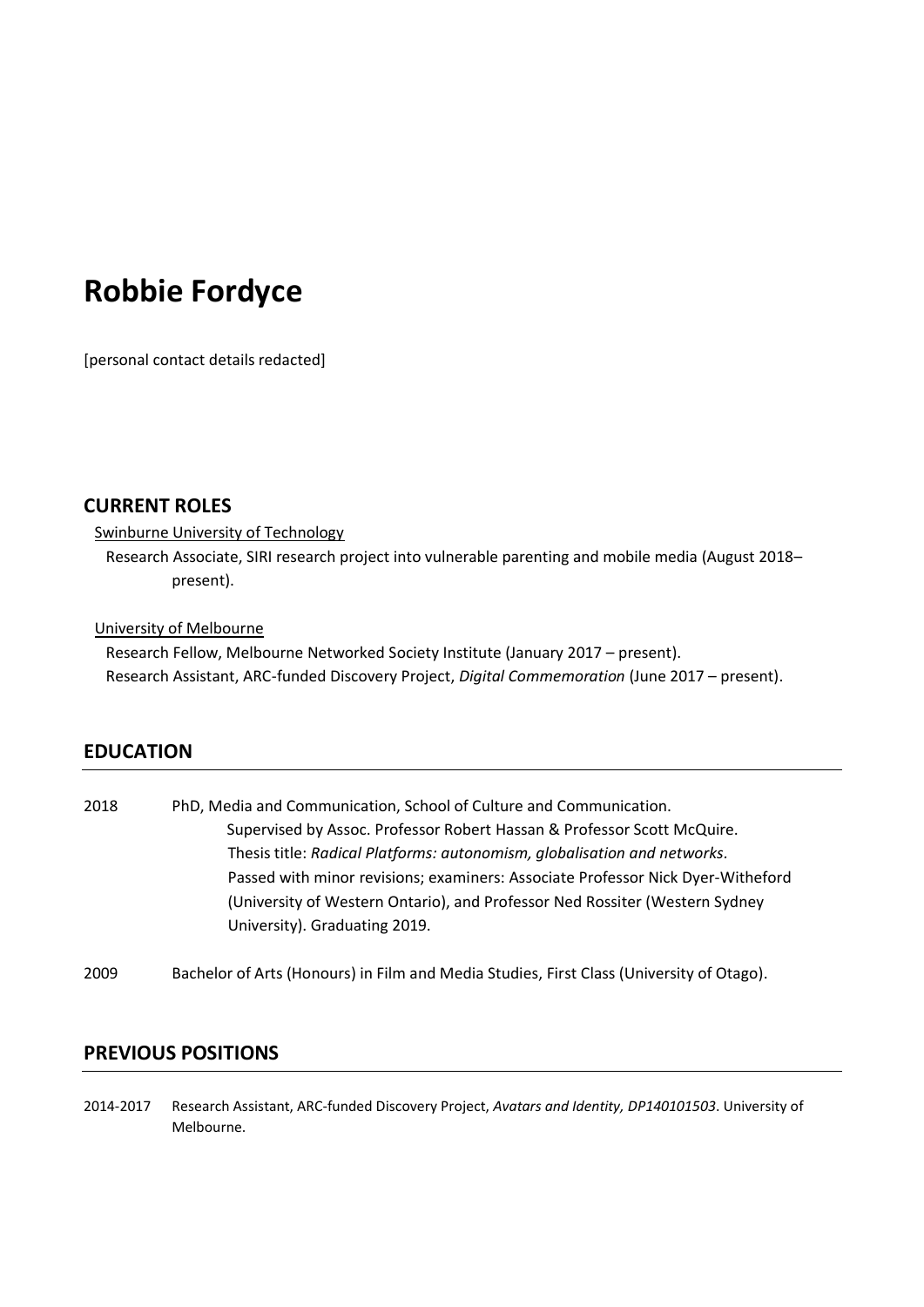| 2014-2016 | Research Fellow - 3D printing Research (0.4 EFT), School of Culture and Communication, University of |
|-----------|------------------------------------------------------------------------------------------------------|
|           | Melbourne. Position funded by grants from the Australian Communications Consumer Action Network &    |
|           | the Melbourne Networked Society Institute, for research into 3D printing.                            |
|           |                                                                                                      |

- 2016-2018 Research Assistant Regional and Australian eSports, Microsoft SocialNUI Research Centre, School of Electrical Engineering, University of Melbourne.
- 2013-2018 Sessional Lecturing and Tutoring, Media and Communication, School of Culture and Communication, University of Melbourne.

# **RESEARCH**

# PUBLICATIONS

## *Peer-Reviewed Journal Publications*

| 2018 | Fordyce, R. (2018) Dwarf Fortress: Laboratory and Homestead, Games and Culture, 13 (1), 3-19. DOI:<br>10.1177/1555412015603192                                                                                                                                                                                                          |
|------|-----------------------------------------------------------------------------------------------------------------------------------------------------------------------------------------------------------------------------------------------------------------------------------------------------------------------------------------|
| 2016 | Fordyce, R. L Heemsbergen, T. Apperley, M. Arnold, T. Birtchnell, M. Luo, & B. Nansen. (2016) Things,<br>tags, topics: Thingiverse's object-centred network, Communication Research & Practice, 2 (1), 63-78.<br>DOI:10.1080/22041451.2016.1155337                                                                                      |
|      | Fordyce, R., T. Neale, & T. Apperley. (2016) Modelling Systemic Racism: Mobilising the Dynamics of Race<br>and Games in Everyday Racism, Fibreculture, 27.<br>[http://twentyseven.fibreculturejournal.org/2016/03/18/fcj-199-modelling-systemic-racism-mobilising-<br>the-dynamics-of-race-and-games-in-everyday-racism/]               |
|      | Heemsbergen, L. R. Fordyce, B. Nansen, T. Apperley, M. Arnold, & T. Birtchnell (2016) Social practices of<br>3D printing: Decentralising control and reconfiguring regulation, Australian Journal of<br>Telecommunications and the Digital Economy, 4 (3), 110-125.<br>[https://telsoc.org/sites/default/files/tja/pdf/64-626-3-pb.pdf] |
| 2015 | Fordyce, R., L. Heemsbergen, P. Mignone, & B. Nansen (2015) 3D printing and university makerspaces:<br>Surveying countercultural communities in institutional settings, Digital Culture and Education, 7(2).<br>[/http://www.digitalcultureandeducation.com/uncategorized/fordyce_html]                                                 |
|      | Fordyce, R. (2015) Manufacturing Imaginaries: Neo-nazis, Men's Rights Activists, and 3D printing, Journal<br>of Peer Production, 6 (1).<br>[peerproduction.net/issues/issue-6-disruption-and-the-law/peer-reviewed-articles/manufacturing-<br>imaginaries-neo-nazis-mens-rights-activists-and-3d-printing/]                             |
| 2014 | Fordyce, R. & L. van Ryn (2014) Ethical Commodities as exodus and refusal, ephemera 14(1).<br>[http://www.ephemerajournal.org/contribution/ethical-commodities-exodus-and-refusal]                                                                                                                                                      |
| 2013 | Fordyce, R. (2013) Grasping at threads, and finding power in networks, Asia Pacific Media Educator, 22(1),<br>229-244.                                                                                                                                                                                                                  |
|      | Fordyce, R. (2013) Code, DDoS attacks, and Democracy, SCAN: Journal of Media Arts Culture, 10(2).<br>[http://scan.net.au/scn/journal/vol10number2/Robbie-Fordyce.html]                                                                                                                                                                  |
|      |                                                                                                                                                                                                                                                                                                                                         |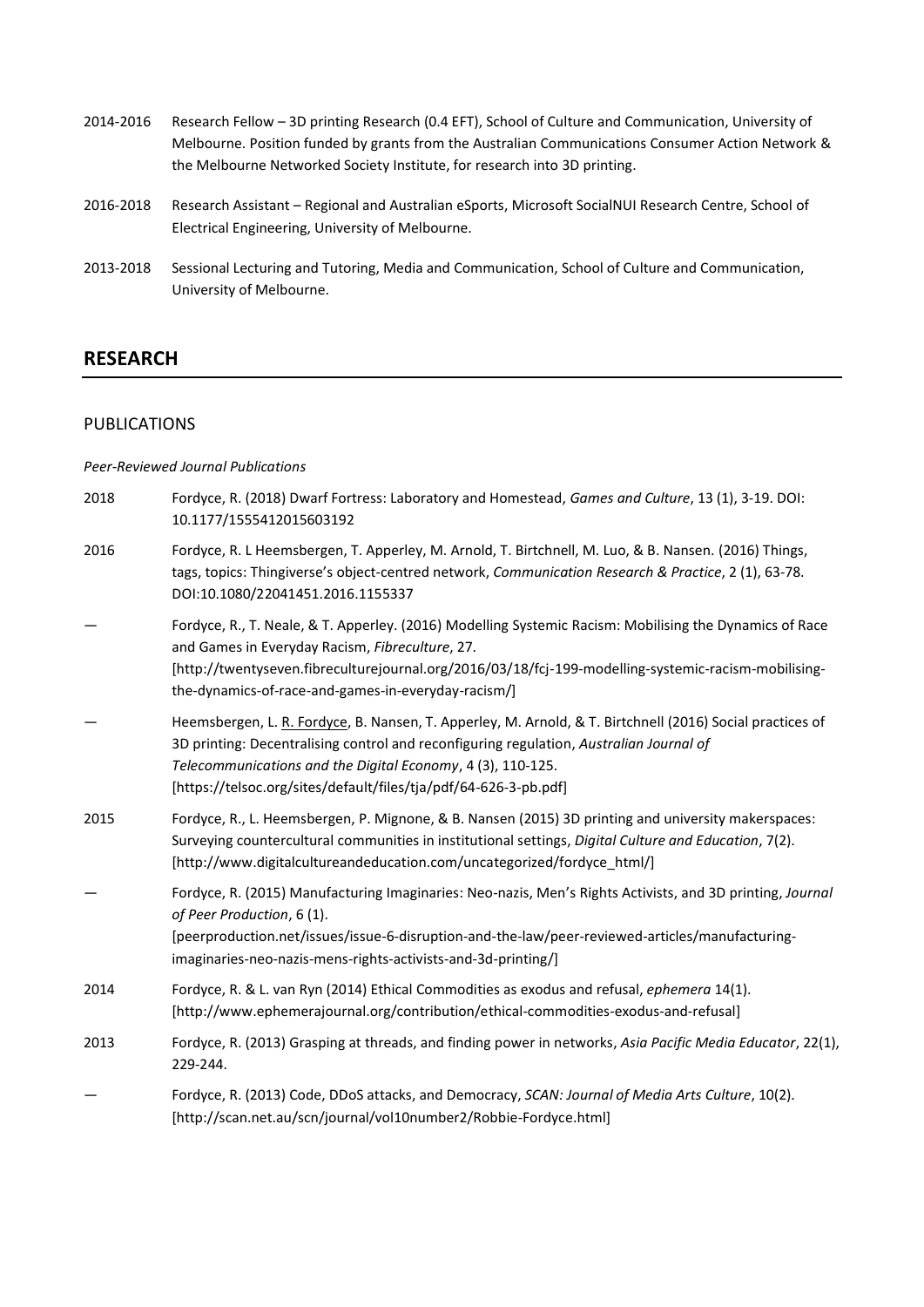— Fordyce, R. (2013) DDoS attacks as political assemblages, *PLATFORM: Journal of Media and Communication*, 5(1), 6-22. [http://journals.culture-communication.unimelb.edu.au/platform/v5i1\_fordyce.html]

### *Editorial introductions*

2016 Fordyce, R. & T. Apperley (2016) Introduction: Special section on Platform Studies, *Digital Culture and Education*, 8 (3) [http://www.digitalcultureandeducation.com/cms/wp-content/uploads/2016/11/fordyce.pdf]

### *Peer-reviewed Conference Proceedings*

- 2014 Fordyce, R. (2014) The *Kulturtechniken* of post-autonomist media theory, *Proceedings of the Australia and New Zealand Communications Association 2014 Conference*. [http://www.anzca.net/documents/2014-conf-papers/742-anzca14-fordyce.html]
- 2013 Fordyce, R. (2013) Collapsing action; or, games of life and death, *Association of Computing Machinery: Interactive Entertainment Conference 5 'Matters of Life and Death'*, October 2013. DOI: 10.1145/2513002.2513017
- Fordyce, R. (2013) Discourses of power: comparing Castells and Negri on global networks of power. *Proceedings of the Australia and New Zealand Communications Association 2013 Conference*. [http://www.anzca.net/component/docman/doc\_download/656-anzca-2013-fordyce.html]

### *Research outputs submitted*

- Fordyce, R., et al. Research on videogames, race, and identity. Book chapter. First author. Invited submission. Publisher University of Washington Press. [Accepted for publication]
- Fordyce, R., et al. Research on videogame avatars. Target publication: *Games and Culture*. [Submitted: 9 November 2017]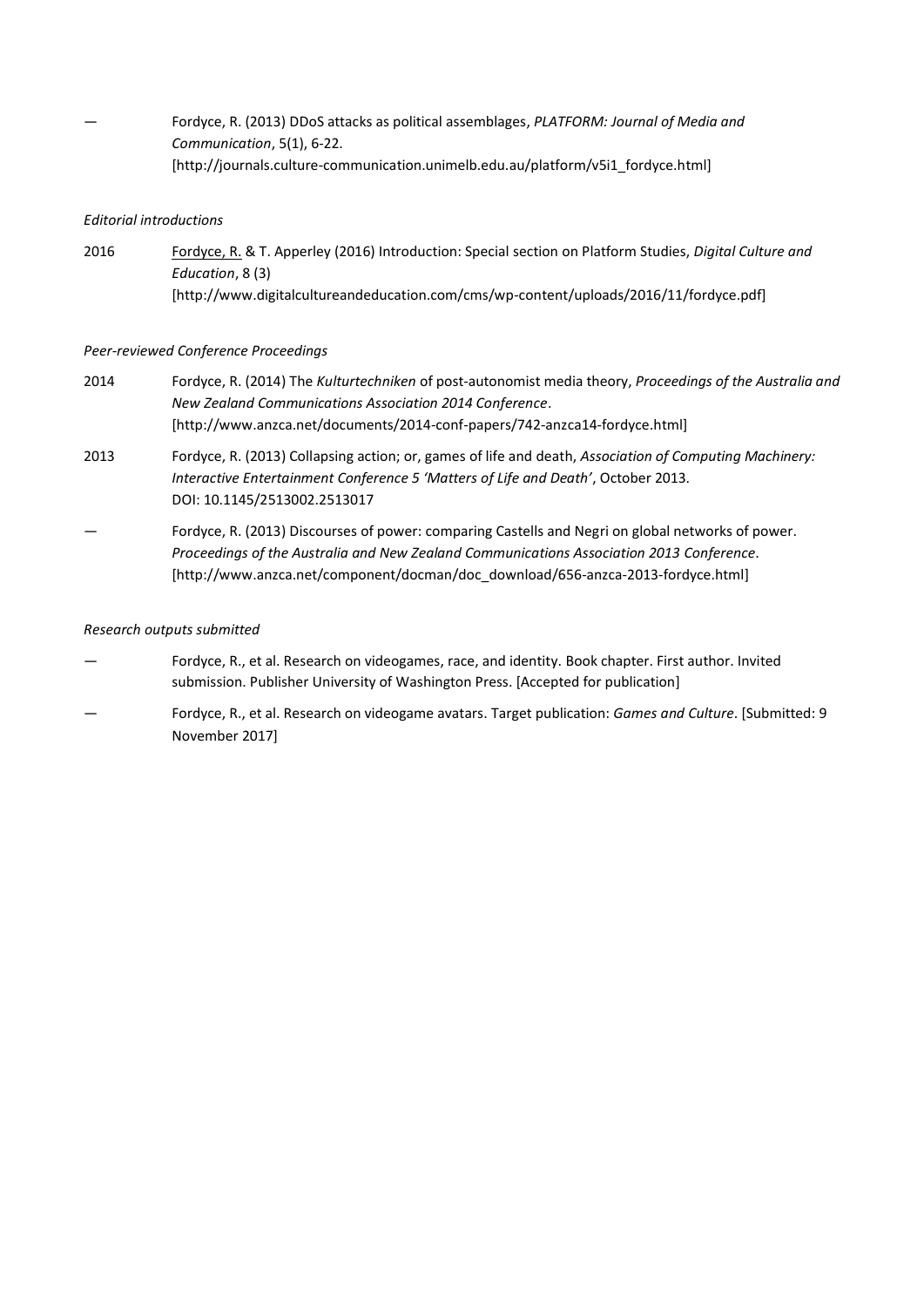#### *Academic peer reviewing*

# Conference Track Chair:

Communication Theory, Australia and New Zealand Communication Association 2014-2017; Platforms track, Digital Games Research Association 2018.

#### Journal reviewing

Angelaki; Journal of Peer Production; Games and Culture; Media International Australia; M/C Journal; International Journal of Human-Computer Studies; Continuum: Journal of Media & Cultural Studies; Refractory: a Journal of Entertainment Media; PLATFORM: Journal of Media and Communication; Transactions of the Digital Games Research Association 2015, 2017; Death Studies; School of Culture and Communication Work In Progress 2012 abstracts Summer & Winter Symposiums; emaj – online journal of art;

#### Conference reviewing

Association of Internet Researchers; ANZCA 2015-2017 Conference Proceedings – Communication Theory Stream review coordinator; ANZCA 2013, 2014, & 2018 Conference Proceedings; OzCHI 2015-2016.

Top Reviewer Award, Australia and New Zealand Communications Association 2018 Conference.

#### *Book reviews*

| 2016 | Meaning in the Age of Social Media, G. Langlois. Communication Research and Practice 2(2): 264-265. |
|------|-----------------------------------------------------------------------------------------------------|
| 2012 | The Textures of Time, M. Flaherty, for Time & Society 21(2)                                         |

# NON-TRADITIONAL RESARCH OUTPUTS

### *Whitepapers*

| 2018     | M. Gibbs, M. Carter, D. Cumming, R. Fordyce & E. Witkowski (2018) Esports Spectatorship in Australia.<br>Networked Society Institute.                                                                                                                                                                                    |
|----------|--------------------------------------------------------------------------------------------------------------------------------------------------------------------------------------------------------------------------------------------------------------------------------------------------------------------------|
| 2016     | Heemsbergen, L., R. Fordyce, T. Apperley, M. Arnold, T. Birtchnell, & B. Nansen. (2016) 3D Printing: Civic<br>Practices and Regulatory Challenges. Melbourne Networked Society: Melbourne.<br>[http://networkedsociety.unimelb.edu.au/_data/assets/pdf_file/0016/1921300/3D-Printing-MNSI-<br>Research-Paper-2-2016.pdf] |
|          | Heemsbergen, L., R. Fordyce, T. Apperley, M. Arnold, T. Birtchnell, & B. Nansen. (2016) 3D Printing Rights<br>and Responsibilities: Consumer perceptions and realities. Australian Communications Consumer Action<br>Network. [http://www.3dprintinginfo.org/130/wp-content/uploads/2016/08/3DP-WP-final web.pdf]        |
| Websites |                                                                                                                                                                                                                                                                                                                          |
| 2016     | 3D Printing Info – 3dprintinginfo.org                                                                                                                                                                                                                                                                                    |

2015 Cultural Media Futures – culturalmediafutures.com *Depreciated by UNSW School of Arts and Media in 2017*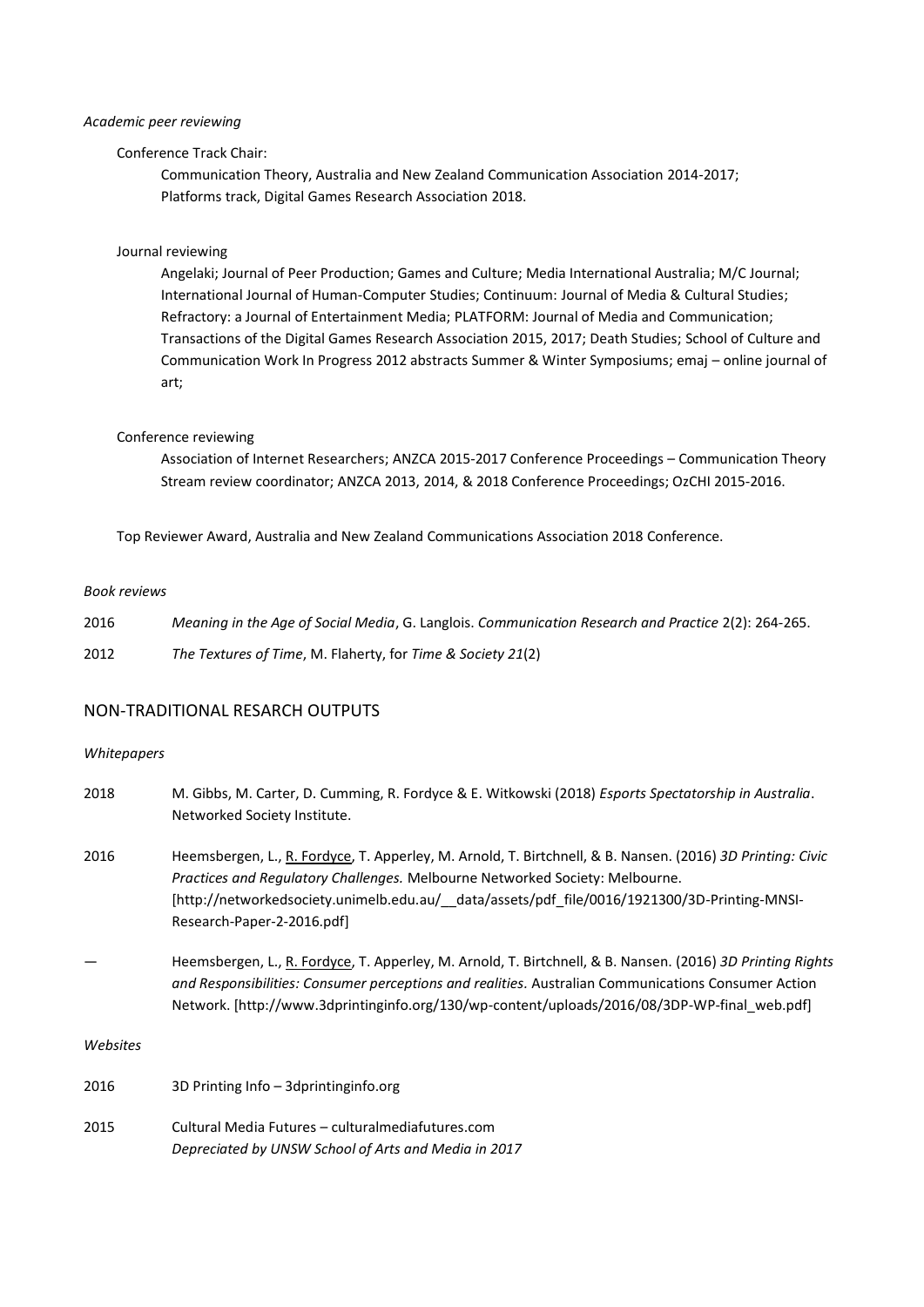# SELECTED PRESENTATIONS

# *Invited Talk*

| 2017 | 'The City and the Sky' University of Technology, Sydney. 20 November.                                                                                    |
|------|----------------------------------------------------------------------------------------------------------------------------------------------------------|
|      | '3D Printing Research' ACMI-X and The University of Melbourne collaboration session, University of<br>Melbourne Open Day, 20 August.                     |
| 2015 | '3D Printing Things: Cultures, Networks, Objects', presented at the <i>Media@Sydney</i> symposium series.<br>University of Sydney, Sydney.               |
|      | 'The economies of Dwarf Fortress', presented at the Game Studies Seminar Series, School of Arts and the<br>Media, University of New South Wales, Sydney. |

# *Conference panels*

| 2018 | Games in the City, Games in the Home                                                                          |
|------|---------------------------------------------------------------------------------------------------------------|
|      | R. Fordyce, M. Butt, K. Moore, M, Rogerson, X. Chen.                                                          |
|      | R. Fordyce (2018) The City, The Home, and the Wilds. Society for the Social Study of Science 2018             |
|      | Conference, Sydney.                                                                                           |
|      | Digitised Medicine and Healthcare Practices                                                                   |
|      | D. Lupton. L. Heemsbergen, R. Fordyce, V. Bartlett, N. Nickelsen, & C. Jeon.                                  |
|      | L. Heemsbergen & R. Fordyce (2018) Critical Discourses and Deliberations for 3D Printing in Medicine.         |
|      | Society for the Social Study of Science 2018 Conference, Sydney.                                              |
| 2017 | Mediating the body: questioning new health technologies in practice                                           |
|      | J. Coles-Black, K. Ellis, R. Fordyce, L. Heemsbergen, & S. Jethani.                                           |
|      | Heemsbergen, L. R. Fordyce, & J. Coles-Black. "3D printing in biomedical settings: innovations in             |
|      | healthcare/media ecologies" Australia and New Zealand Communication Association 2017 Conference,              |
|      | University of Sydney.                                                                                         |
| 2016 | Convenience vs. Privacy: the consumer's dilemma in a networked society                                        |
|      | R. Fordyce, L. Heemsbergen, & J. Kennedy.                                                                     |
|      | R. Fordyce. & L. Heemsbergen. "Objects, Networks, Cultures: 3D Printing in Australia for Citizens, Users,     |
|      | and Consumers" Melbourne Networked Society Annual Symposium 2016, University of Melbourne, 11                 |
|      | November, 2016.                                                                                               |
|      | 3D Printing as Communicative Practice: Emergent Affordances, Collaborative Relationships, and Social          |
|      | Implications – International Communication Association (ICA) 66 <sup>th</sup> Annual Conference.              |
|      | R. Fordyce, L. Heemsbergen, & L. Forlano                                                                      |
|      | R. Fordyce. 'When Things Communicate: A SNA based analysis of Thingiverse's Object Oriented Networks'         |
|      | at the International Communication Association 66 <sup>th</sup> Annual Conference, Fukuoka, Japan (8-15 June, |
|      | 2016).                                                                                                        |
| 2015 | Digital Methods Panel - Australia and New Zealand Communications Association Conference.                      |
|      | J. Hutchinson, T. Highfield, T. Leaver, R. Fordyce, C. Dowd.                                                  |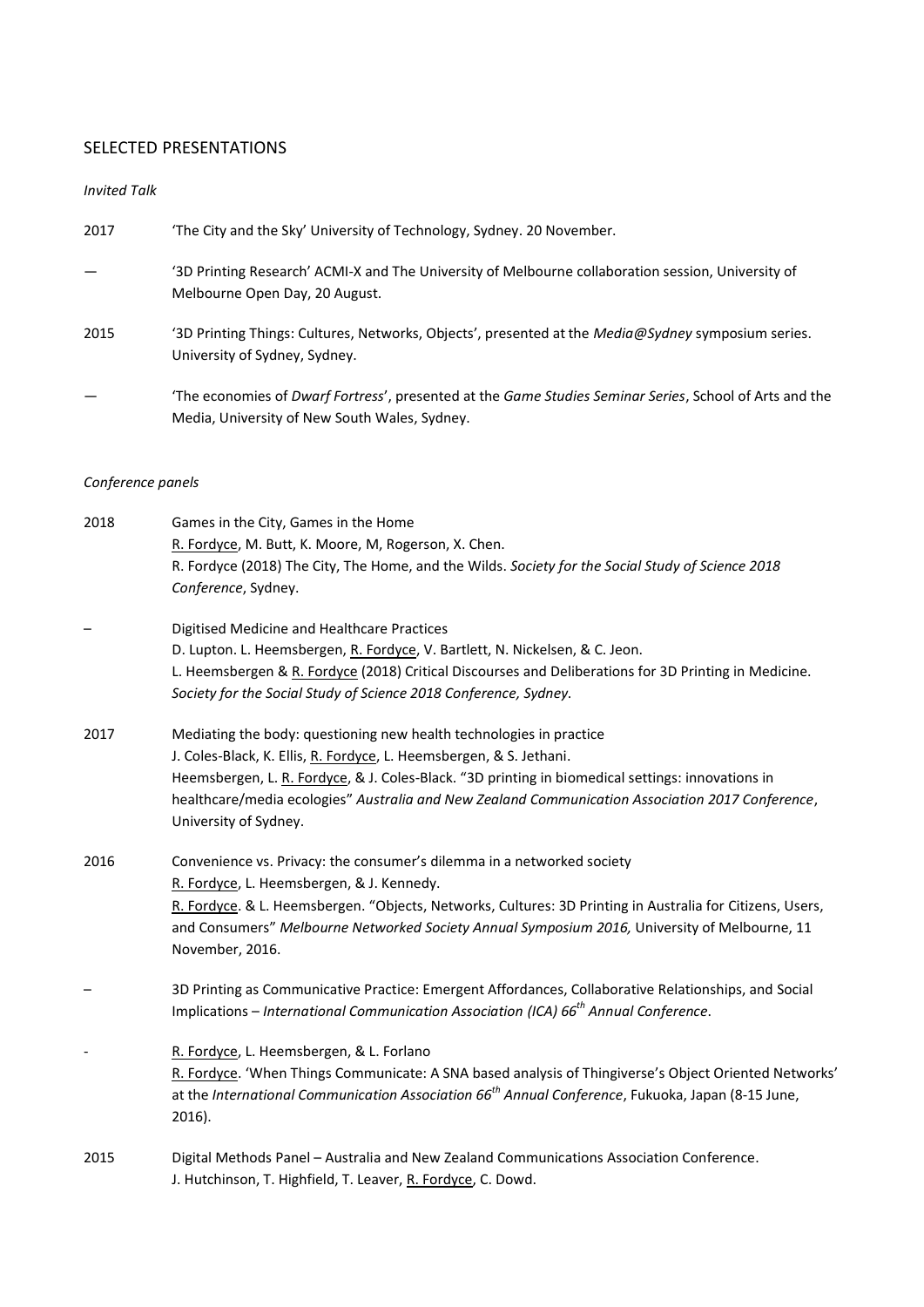R. Fordyce. 'Things, Tags, Topics: Thingiverse's object-centered network' at the *Australia and New Zealand Communications Association Conference 2015,* Queenstown, (8 – 10 July 2015).

2014 Avatars, Affect, and Agency Panel – Australian Association for Literature Conference. T. Apperley, J. Clemens, L. van Ryn, R. Fordyce. Respondent: A. Ndalianis. R. Fordyce. 'God games without avatars' at the *Australian Association for Literature – Literature and Affect Conference 2014*, University of Melbourne, (2 – 4 July 2014)

#### *Peer-reviewed conference presentations*

2018 R. Fordyce & K. Mannell. (2018) Moving past the framework of individual privacy, *SWARM Symposium*, 29 August, Melbourne. – F. Yang & R. Fordyce. (2018) 'Everybody Raising Cows', *Australia and New Zealand Communication Association (ANZCA) 2018 Conference*, University of Auckland. 4-6 July. 2017 R. Fordyce, E. van der Nagel, & D. Golding. (2017) Avatars of Lust, *Digital Intimacies 2017*. 13 November. – L. Heemsbergen, & R. Fordyce. (2017) 3D Med Meets Society: Interfaces of Practices and Practicalities, *3DMedLab17*. 25 August. – R. Fordyce, T. Neale, & T Apperley. (2017) The Gamification of Australian Racism and Anti-Racist Gaming, *International Media and Communication Research Association Conference (IAMCR) 2017*. Cartagena, Colombia. 16 – 20 July. – R. Fordyce, B. Nansen, M. Arnold, T. Kohn, & M. Gibbs. (2017) From self to person through posthumous digital presence, *International Media and Communication Research Association Conference (IAMCR) 2017*. Cartagena, Colombia. 16 – 20 July. – M. Gibbs, M. Carter, R. Fordyce, E. Witkowski. (2017) eSports Futures in Australia, *Digital Games Research Association Annual Conference* (*DiGRA*) 2017. 6-8 July. – R. Fordyce (2017) "Early Access & New Readings of Seriality in Games" *Australia and New Zealand Communication Association (ANZCA) 2017 Conference*, University of Sydney. 5-7 July. – K. Moore & R. Fordyce (2017) "Tracking the Quantified Self in Digital Gaming" *Australia and New Zealand Communication Association (ANZCA) 2017 Conference*, University of Sydney. 5-7 July. – K. Mannell & R. Fordyce (2017) "Towards a Social Model of Privacy" *Theorizing the Web '17*. New York. 7- 8 April. 2016 R. Fordyce & L. van Ryn 'Unhidden social media: games platforms as social media sites.' *Crossroads 2016*. University of Sydney, Sydney. 14-17 December. – R. Fordyce & C. Møhring Reestorff 'Digital Whiteness: white supremacist tech platforms.' *Crossroads 2016*. University of Sydney, Sydney. 14-17 December. – R. Fordyce, T. Neale & T. Apperley. 'Everyday Racism and the problems of anti-racist gaming' *First joint DiGRA/FDG Conference, 2016*. University of Abertay, Dundee. 1-6 August, 2016.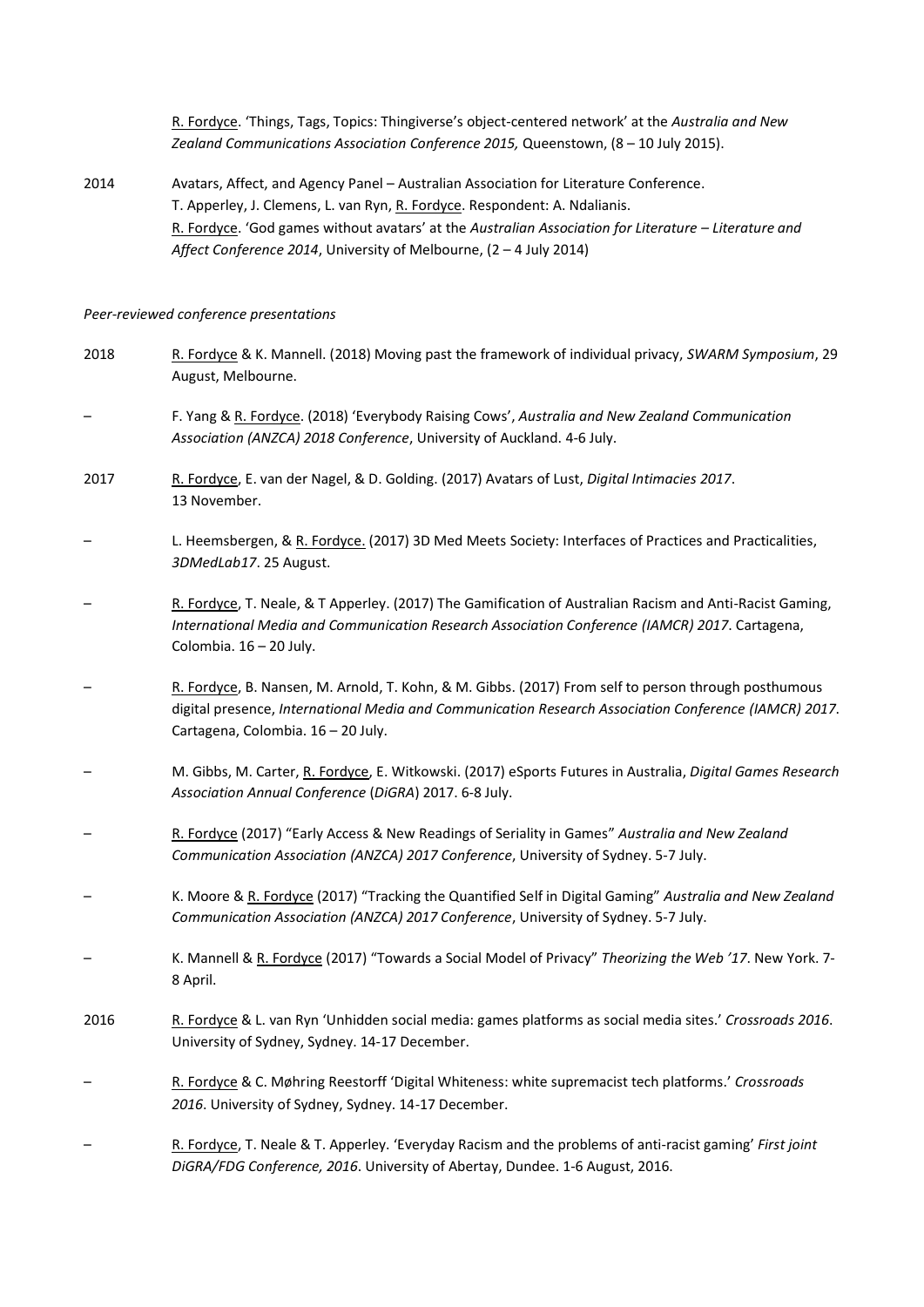|      | 魏田田 (Wei 'Grace' Tian Tian) & R. Fordyce. 'JX3: Rebuilding a Virtual World' 2016 Chinese Digital Games<br>Research Association 3 <sup>rd</sup> Annual Conference. Providence University, Taiwan. 1-2 July, 2016.                |
|------|---------------------------------------------------------------------------------------------------------------------------------------------------------------------------------------------------------------------------------|
| 2015 | B. Abrahams, R. Fordyce & D. Jayemanne. 'Minority Players: Negotiating Harassment in Gaming Culture'<br>Cultural Studies Association of Australasia Annual Conference (CSAA) 2015. University of Melbourne, 1<br>December 2015. |
| 2014 | L. van Ryn and R. Fordyce 'The ethical terrain of players vs code' Games, Ethics, War. (November 2014).<br>Macquarie University, Sydney.                                                                                        |
|      | R. Fordyce, T. Neale, and T. Apperley 'Modelling Systemic Racism: Mobilising the dynamics of race and<br>games in Everyday Racism', Knowledge Culture Economy. (November 2014). University of Western<br>Sydney. Sydney.        |
|      | R. Fordyce 'The Kulturtechniken of post-autonomism' at the Australia and New Zealand Communications                                                                                                                             |

*Association Conference (ANZCA) 2014*, Swinburne University of Technology, (9 – 11 July 2014).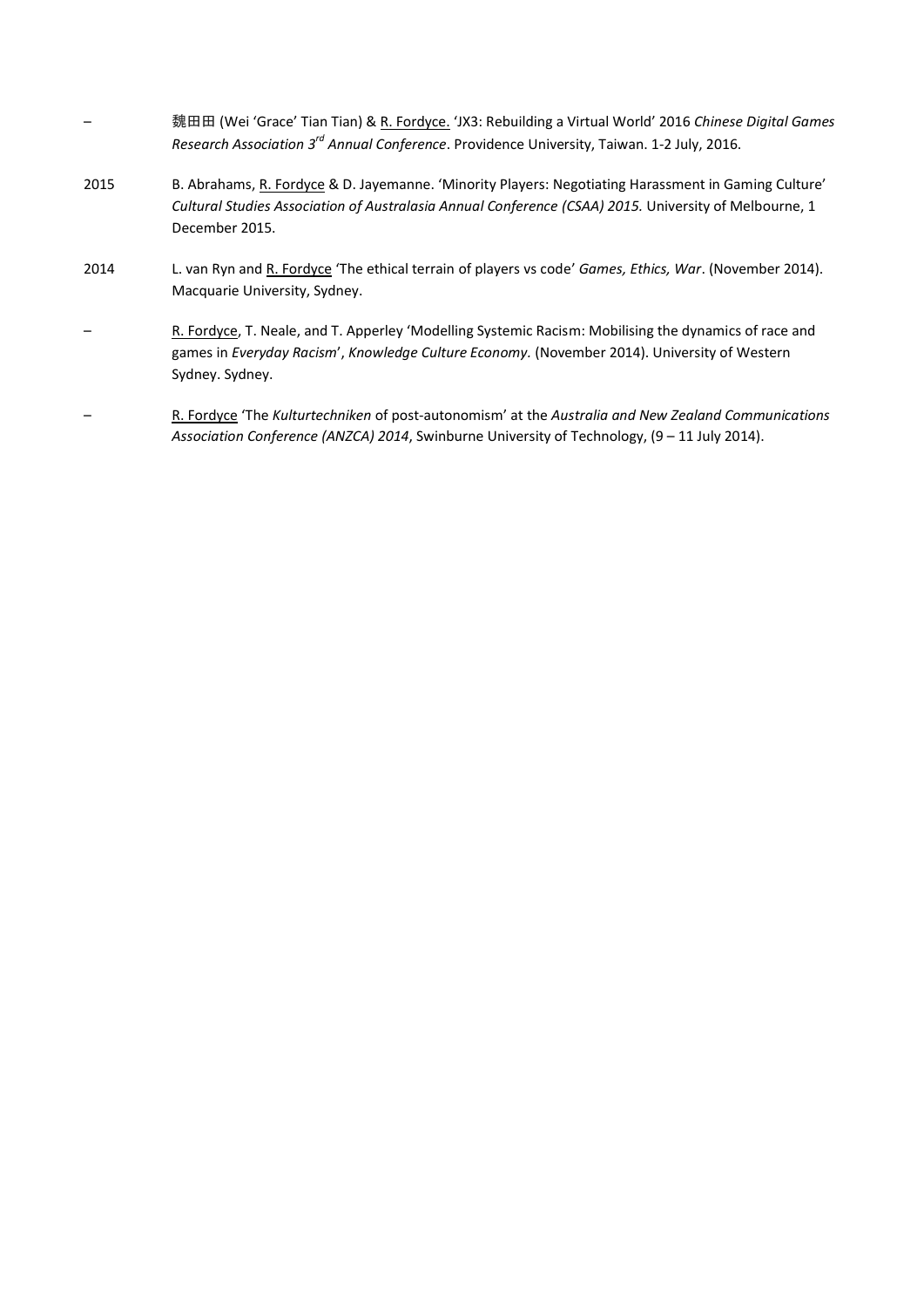# **WORKSHOPS**

#### *Invited Workshops*

2017 Desire Lines Workshop. University of Technology, Sydney. 17 November. Presenter.

#### *Workshops Convened or Organised*

| 2018                     | Valuing Research Outputs. Networked Society Institute. University of Melbourne. Convener.                                                                 |
|--------------------------|-----------------------------------------------------------------------------------------------------------------------------------------------------------|
|                          | Precarious Futures I. Networked Society Institute, University of Melbourne. Convener.                                                                     |
| 2017                     | Regionalised eSports workshop. DiGRA 2017. RMIT University. Convener.                                                                                     |
|                          | Diversity workshop. DiGRA 2017. The University of Melbourne. Co-Organiser w/D. Jayemanne.                                                                 |
| $\overline{\phantom{m}}$ | Interdisciplinary research workshop into medical 3D printing research and ethics. Melbourne Networked<br>Society Institute. Co-convener w/ L. Heemsbergen |
|                          | Peer-review workshop for early-stage PhD candidates. The University of Melbourne. Convener.                                                               |
| 2016                     | eSports workshop with Mia Consalvo, RMIT University, Melbourne. Presenter.                                                                                |
| $\overline{\phantom{m}}$ | Rustom Bharucha Masterclass, University of Melbourne, Melbourne. Presenter.                                                                               |
| 2015                     | 'Introduction to Social Network Analysis'. The School of Arts and Media. University of New South Wales,<br>Sydney. Convener & Demonstrator.               |

# RESEARCH ASSISTANCE

- 2018- Exploratory research project into data ethics. Melbourne Networked Society Institute.
- 2017- *DP140101871 Digital Commemoration*. Research Project into the issues and consequences of online personas and information outlasting the life of the user. CIs: M Arnold, M Gibbs, B Nansen, & T Kohn.
- 2014-2018 *DP140101503 Avatars and Identity*. Research into the role of digital avatars within videogames and computer interfaces. Discovery Project. CIs: J. Clemens, T. Apperley, & J. Frow.
- 2016-2017 *eSports and Australia*. Internal grant. CIs: M. Gibbs, M. Carter, E. Witkowski.
- 2016-2017 *Corporate and personal social media.* Internal grant. CIs: E. Milne, A. McCosker, D. Bossio, C. Albarrán-Torres, D. Golding.
- 2017 *LP150100394 Superheroes: Creative Force, Cultural Zeitgeist and Transmedia Phenomenon*. Linkage Grant. CIs: A. Ndalianis, E. MacFarlane, W. Haslem, H. Simondson.

# **RESEARCH FUNDING & AWARDS**

#### *Category 1 Grants*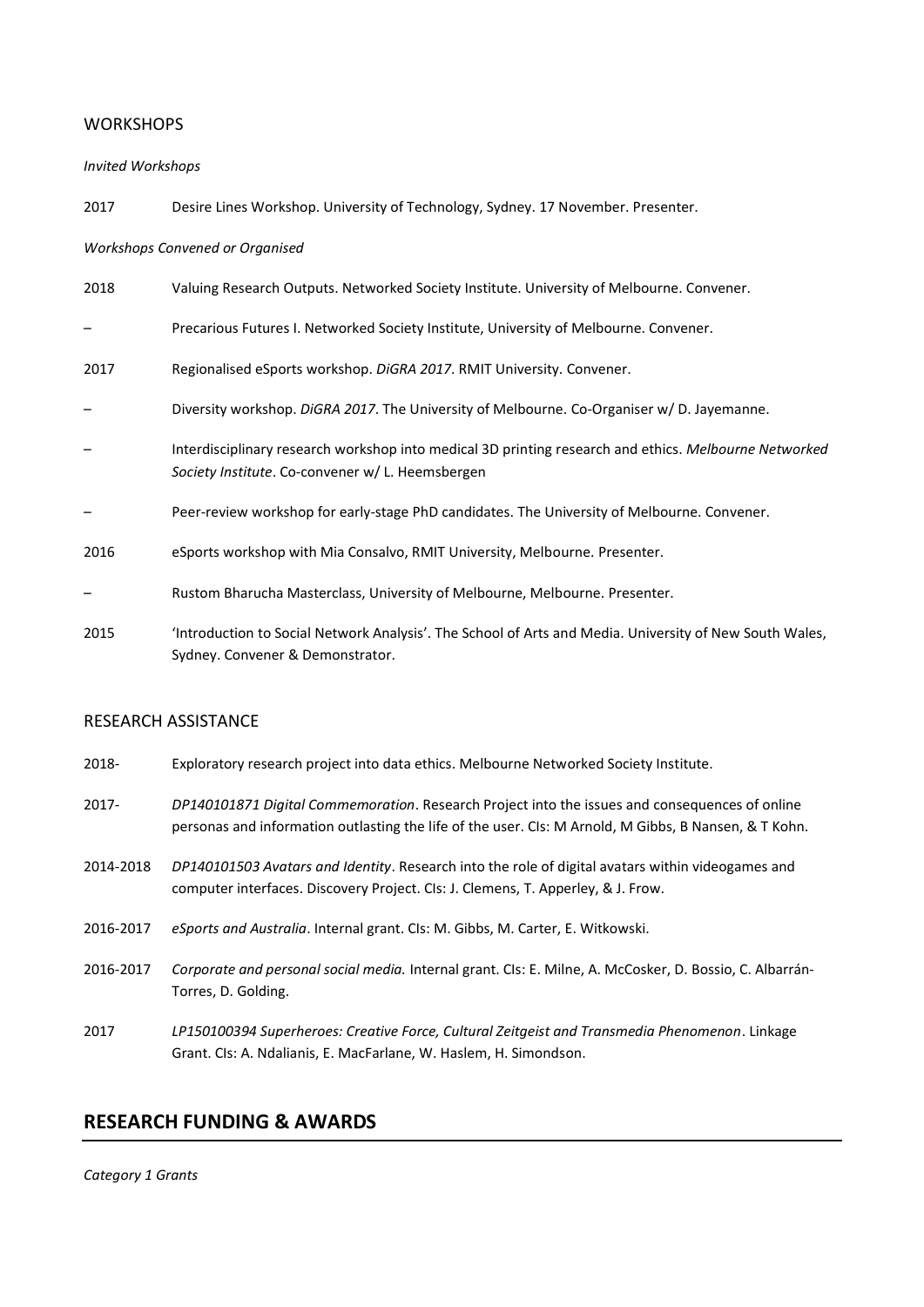2016 *ARC Linkage project application*. Employed as grant-writer for research project into eSport spectatorship in Australia. Linkage partner withdrew, application retained for future round.

### *Category 2 Grants*

2015 '"You wouldn't download a car": Emerging consumer issues for online access, communication and sharing of 3D printer files' *Australian Communications Consumer Action Network 2014*; CI with Luke Heemsbergen (AUD\$49,267.00).

### *Internal Research Funding*

- 2016 *Melbourne Networked Society Institute Seed Funding Grant 2016* application proposed research into media ecologies and practices in community health settings. Grant not awarded.
- 2014 *Melbourne Networked Society Institute Seed Funding Grant 2014*; Domestic 3D Printing Initiative, seed funding grant from joint proposal with Luke Heemsbergen (AUD\$33,660.00).
- 2013 *Institute for a Broadband-Enabled Society Seed Funding Grant 2013*; proposed research into household uptake of 3D printing systems (AUD\$30,000.00). Grant not awarded.

### *Awards and Scholarships*

- 2015 Award: *Excellence in Sessional Teaching Award*, School of Culture and Communication, (award prize, AUD\$2,500.00)
- 2011-2014 Award: *Australian Postgraduate Award*, Commonwealth of Australia awarded on the basis of academic merit (AUD\$24,653.00, p.a.).
- 2013-2015 Scholarship: *Institute for a Broadband-Enabled Society Scholarship* granted for research on the impacts of high-speed internet (AUD\$5,000.00 p.a.).

### *Further Grant-writing Experience*

2014 Employed by the Faculty of Arts Research office, at the University of Melbourne, as a budget assessor. Assessed budgets and budget justifications for policy adherence. Faculty of Arts submissions for ARC DP15 round in 2014. Administrated budgets for 5 ARC DP15 grants, 2 DECRA grants.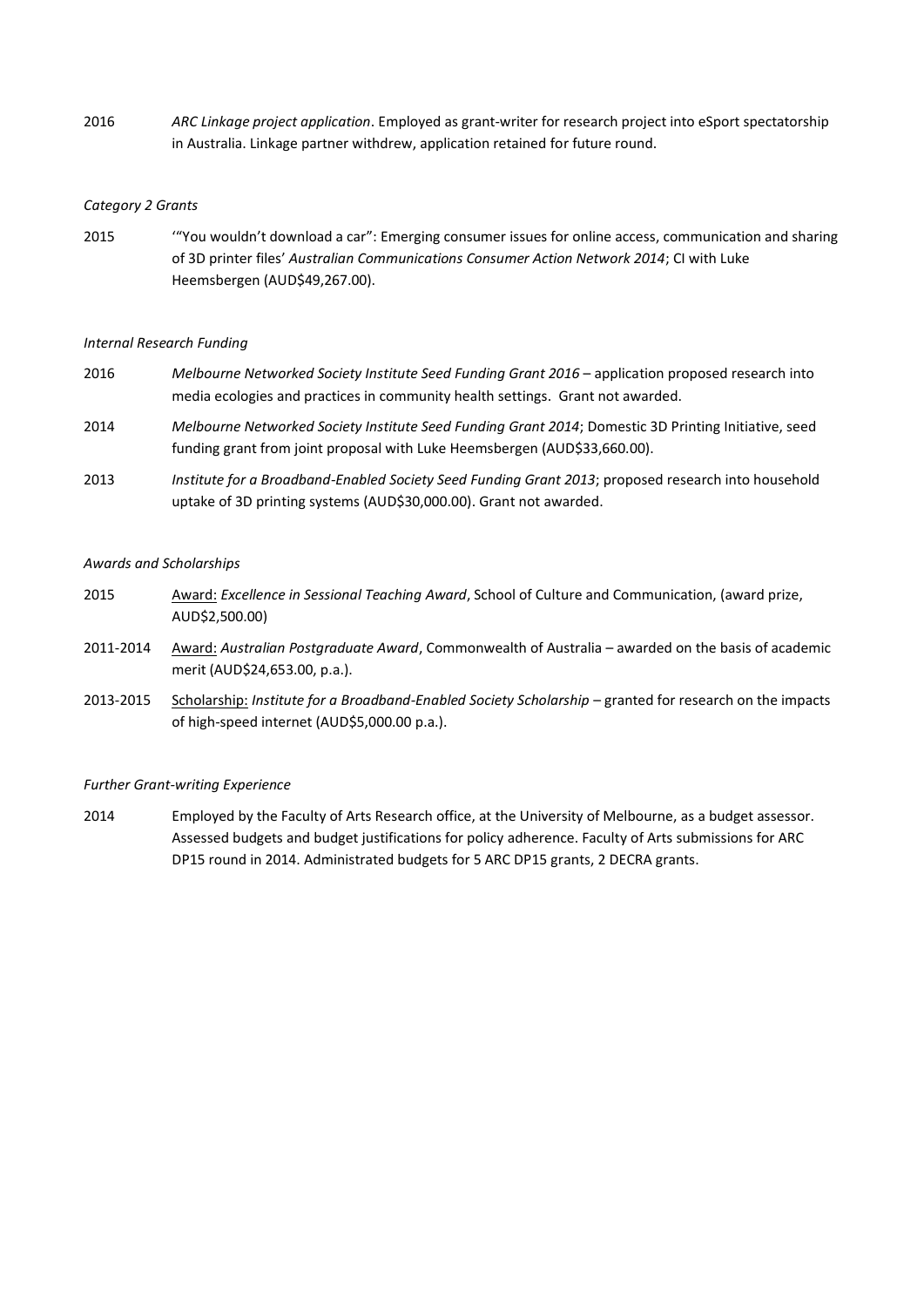# **TEACHING**

# *Teaching Awards*  2015 *Excellence in Sessional Teaching Award*, School of Culture and Communication, (award prize, AUD\$2,500.00) Awarded by Prof. Rachel Fensham, Head of School. – Nominated for University-wide *Barbara Falk Excellence in Teaching Award*, University of Melbourne, by Professor Rachel Fensham.

#### *Teaching Qualifications & Education*

| 2016 | Melbourne Teaching Certificate (MTC). The University of Melbourne |
|------|-------------------------------------------------------------------|
| 2015 | Research Supervision Training, The University of Melbourne        |

#### *Supervision*

- 2016-2017 Masters coursework full-year (July-June) minor thesis. Research project on feminism and online harassment. [student received a 94] 2016 Masters coursework full-year minor thesis. Research project on race and class dimensions of Australian comedy television. [student received a 78] – Masters coursework full-year minor thesis. Research project on Indonesian film censorship and techniques for avoidance. [student received a 77]
- 2015 Masters coursework full-year minor thesis. Research project on political economic aspects of Chinese/English translation software. [student received a 78]

#### *Doctoral Academy Coordination*

| 2018 | Networked Society Institute Doctoral Academy 2018, University of Melbourne                      |
|------|-------------------------------------------------------------------------------------------------|
|      | 12-month PhD candidate course in interdisciplinary research                                     |
|      | Competitive entry, 16 accepted.                                                                 |
|      | Seminar-based teaching environment, focused on developing research interaction between students |
|      | from different faculty, professional development, public engagement methods                     |
| 2017 | Malbourne Networked Cosiety Institute Destaral Asademy 2017 University of Malbourne             |

2017 *Melbourne Networked Society Institute Doctoral Academy 2017,* University of Melbourne 12-month PhD candidate course in interdisciplinary research Competitive entry, 13 accepted. Seminar-based teaching environment, focused on developing research interaction between students from different faculty, professional development, public engagement methods.

#### *Course Design*

2016 *Perspectives on Global Media Cultures* (undergraduate capstone subject) – Semester 2 Media and Communication Program, School of Culture and Communication, University of Melbourne. Resdesigned lecture series towards a narratively cohesive course

#### *Course Convener (Postgraduate Coursework)*

2018 *Global Media Policy and Governance* (143 students) – Semester 1 Media and Communication Program, School of Culture and Communication, University of Melbourne. Component of degree(s): *Master of Global Media Communication.*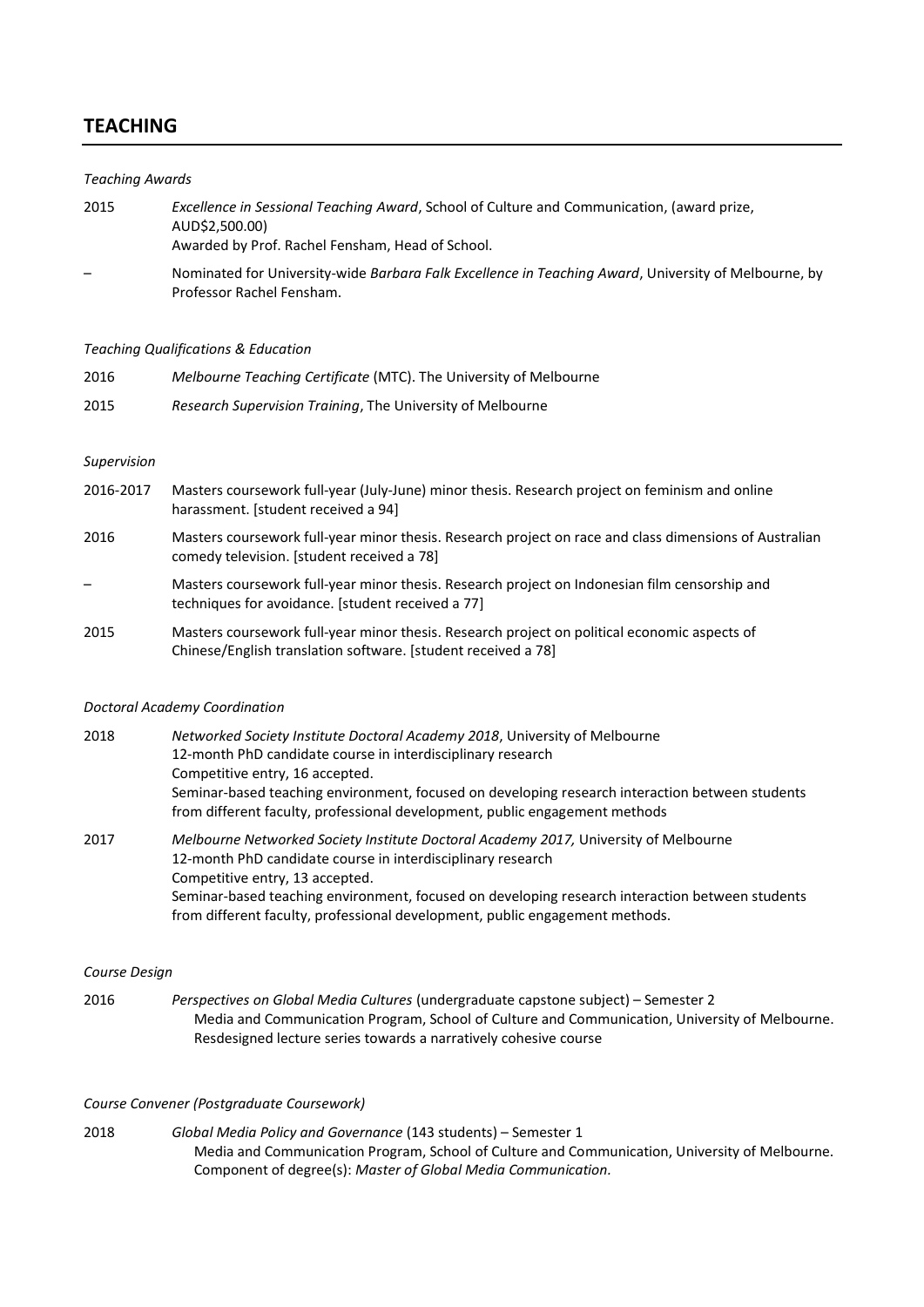| 2017    | Approaches to Computational Media (57 students) - Winter intensive<br>Media and Communication Program, School of Culture and Communication, University of Melbourne.<br>Component of degree(s): Master of Global Media Communication, Graduate Diploma in Arts<br>(Advanced) - Media and Communications, Graduate Certificate in Arts (Advanced) - Media and<br>Communications.<br>'Overall well co-ordinated' Student Evaluation score: 4.4/5.0.                                                                    |
|---------|----------------------------------------------------------------------------------------------------------------------------------------------------------------------------------------------------------------------------------------------------------------------------------------------------------------------------------------------------------------------------------------------------------------------------------------------------------------------------------------------------------------------|
|         | Global Media Policy and Governance (111 students) - Semester 1<br>Media and Communication Program, School of Culture and Communication, University of Melbourne.<br>Component of degree(s): Master of Global Media Communication.<br>'Overall well co-ordinated' Student Evaluation score: 4.0/5.0                                                                                                                                                                                                                   |
| 2016    | Global Media Policy and Governance (126 students) - Semester 1<br>Media and Communication Program, School of Culture and Communication, University of Melbourne.<br>Component of degree(s): Master of Global Media Communication.<br>'Overall well taught' Student Evaluation score: 4.2/5.0                                                                                                                                                                                                                         |
|         | Media Public Policy (20 students) - Semester 2<br>Faculty of Health, Arts and Design, Swinburne University of Technology.<br>Component of degree(s): Master of Media and Communication, Bachelor of Arts (Honours)<br>'Overall satisfaction' student evaluation: 9.0/10                                                                                                                                                                                                                                              |
|         | Media 2.0 (27 students) - Semester 2.<br>College of Arts and Education, Victoria University.<br>Component of degree(s): Master of Digital Media, Graduate Diploma in Digital Media, Graduate<br>Certificate in Digital Media                                                                                                                                                                                                                                                                                         |
|         | Public Relations and Communication (173 students) - Semester 1.<br>Media and Communication Program, School of Culture and Communication, University of Melbourne.<br>Component of degree(s): Master of Marketing Communications, Master of Publishing and<br>Communications, Master of Global Media Communication, Graduate Diploma in Arts (Advanced) -<br>Media and Communications, Graduate Certificate in Arts (Advanced) - Media and Communications<br>'Overall well taught' Student Evaluation Score: 4.1/5.0. |
| 2014-17 | Research Principles and Practices: Culture Stream. (Interdisciplinary Honours and Masters subject for<br>students undertaking a minor thesis) - Semester 1 & 2<br>School of Culture and Communication, University of Melbourne.<br>Lectured for 7 iterations of the unit.<br>Component of degree(s): Any minor thesis in the School of Culture and Communication.<br>Seminar design and delivery.                                                                                                                    |

# *Course Convener (Undergraduate)*

| 2018 | Principles of Play 1 (First year Game design subject - 70 students)                                                                   |
|------|---------------------------------------------------------------------------------------------------------------------------------------|
|      | Department of Games, Digital Design Cluster, RMIT University. Semester 1.                                                             |
|      | Component of degree(s): Bachelor of Design (Games)                                                                                    |
|      | 'Overall satisfaction', student evaluation: 79%                                                                                       |
| 2017 | Media and Communications Research Project (Final year course – 78 students) – Semester 1.<br>University of Melbourne.                 |
|      | Component of degrees: Bachelor of Arts with Major in Media and Communications, Graduate Diploma<br>in Arts – Media and Communications |
|      | 'Overall well taught' Student Evaluation Score: 4.3/5.0.                                                                              |
| 2014 | Network Communication (Upper level course - 270 students) - Semester 2.<br>University of Melbourne. Semester 2.                       |
|      | Component of degrees: Bachelor of Arts with Major in Media and Communications, Graduate Diploma<br>in Arts – Media and Communications |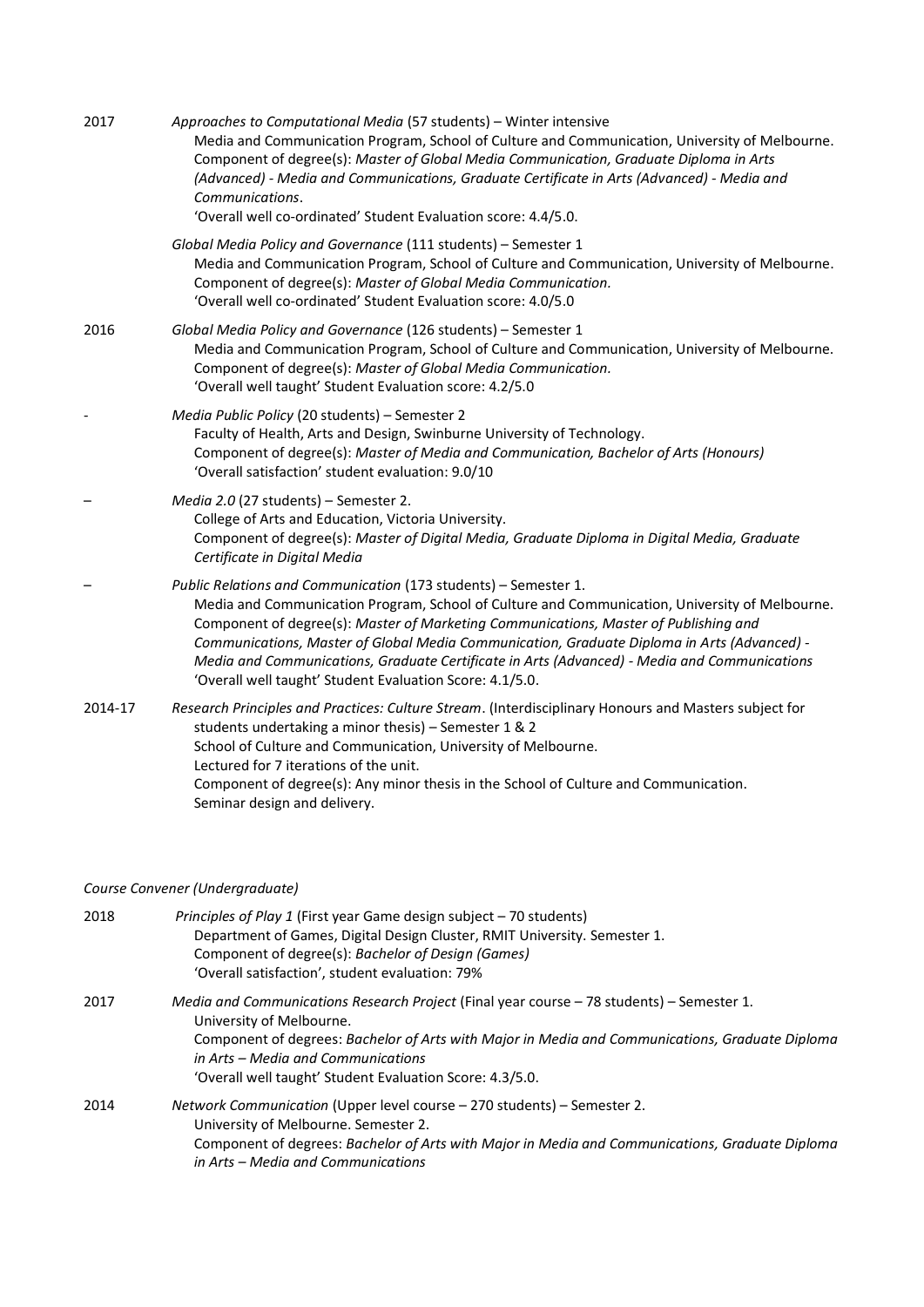'Overall well taught' Student Evaluation Score: 3.9/5.0. Information technology in teaching received a 4.3 grade.

### *Tutor/Teaching Assistant:*

My methods for teaching into small-group learning environments is focused around two general themes: using scenario-planning as a teaching device to encourage students to engage in applying theory to believable scenarios; and driving students to assess readings through group discussions and developing conceptual skills.

- 2017 *Digital Communities*. (Upper level undergraduate course) MDA20009. Swinburne University of Technology. Semester 1
- 2015-16 *Public Relations and Communication*. (Masters coursework subject) MECM40006. University of Melbourne. Semesters 1 and 2.
- 2015-16 *Comparing Media Systems*. (Upper level undergraduate course) MECM20010. University of Melbourne.
- 2012-2014 *Network Communication* (Upper level undergraduate course) MECM20003. University of Melbourne.
- 2012-2013 *Media and Society* (First year course) MECM10003. University of Melbourne.
- 2009-2010 *Film Theory* (Third year capstone course) FIME301. University of Otago. Incl. software demonstration work.

#### *Selected Guest lectures:*

I have delivered guest lectures into subjects in media, communications, public relations, film, screen, and cinema studies. For these subjects, I have taught on the topics of 3D printing, social media, censorship, terrorism, Social Network Analysis, hacking and hacking cultures, digital and networked activism, political economy, film montage techniques, and film aesthetics. Lectures listed by course title.

| 2018      | Perspectives in Global Media Cultures (Third year capstone subject) University of Melbourne.                                               |
|-----------|--------------------------------------------------------------------------------------------------------------------------------------------|
|           | Power (First year breadth subject. n: ~900). University of Melbourne. 2 lectures + 2 repeats.                                              |
| 2017      | Digital Screenscapes (Second/Third year coursework subject) University of Melbourne.                                                       |
|           | Internet Meets Society (First year breadth subject) University of Melbourne. 2 lectures.                                                   |
| 2016      | Censorship: Film, Art & Media (Masters level coursework subject) University of Melbourne.                                                  |
|           | Internet Meets Society (First year breadth subject) University of Melbourne. 2 lectures                                                    |
|           | Public Relations and Communication (Masters level coursework subject) University of Melbourne.<br>Semester 2.                              |
|           | Power (First year breadth subject. n: ~900). University of Melbourne. 1 lecture + repeat.                                                  |
|           | Critical and analytical skills (Second year breadth subject n:~100) University of Melbourne                                                |
| 2015      | Censorship: Film, Art & Media (Masters level coursework subject) University of Melbourne.                                                  |
|           | Internet Meets Society (First year breadth subject) University of Melbourne. 2 lectures                                                    |
|           | Perspectives in Global Media Cultures (Third year capstone subject) University of Melbourne.                                               |
|           | Network Communications (Second year subject) University of Melbourne                                                                       |
| 2014-2015 | History of Networked Media (Masters level coursework) University of Melbourne. Delivered for both<br>Summer and Winter intensive subjects. |
| 2013-2015 | Media & Society (First year subject), University of Melbourne                                                                              |
| 2014      | Digital Blacksmith 3D printing workshop (Summer & Winter School non-credit workshops); University of                                       |

Melbourne.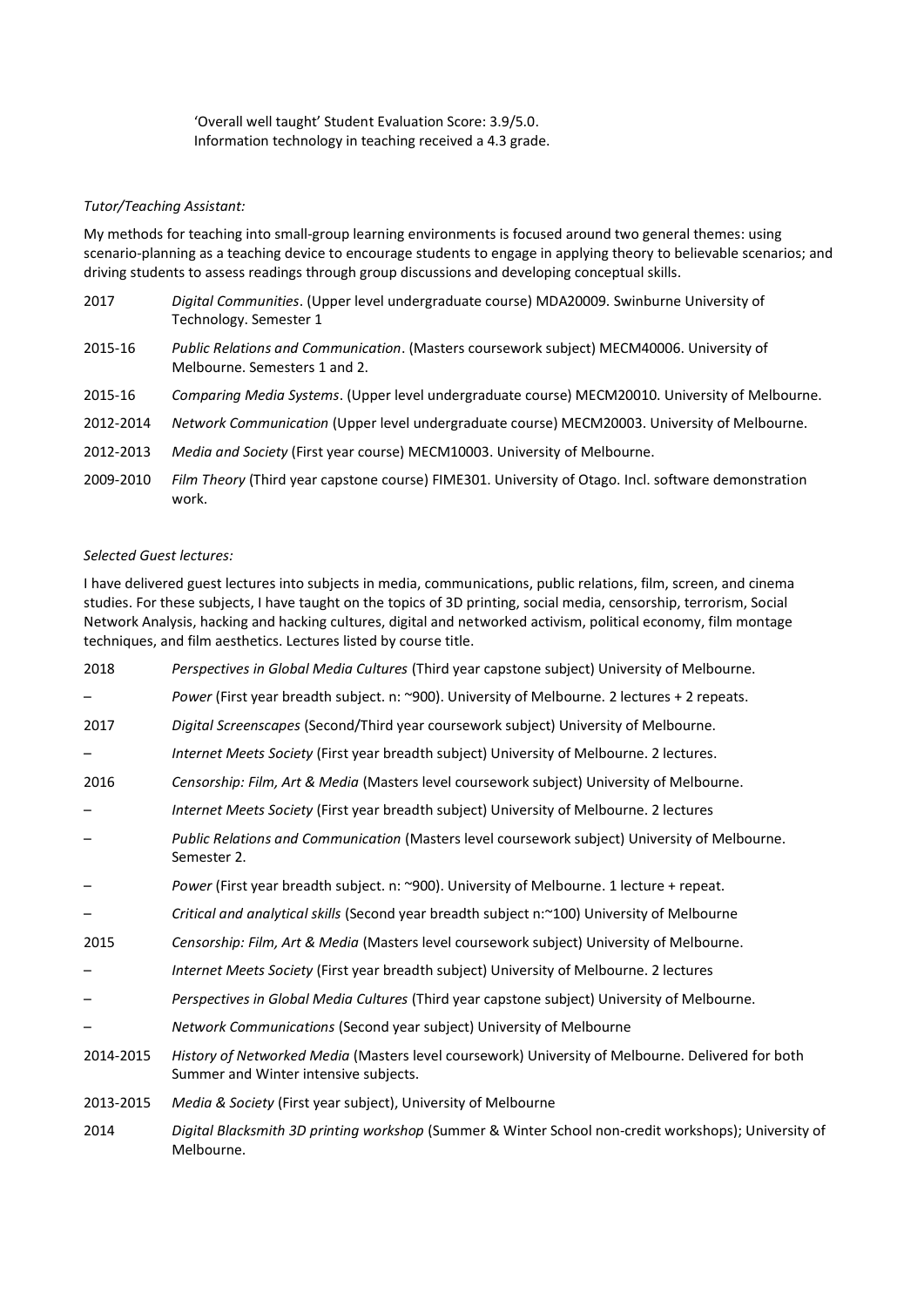*Dissemination of teaching practices:*

- 2015 Presented to school: 'Some basic tutorial organisation methods' *School of Culture and Communication Teaching and Learning Forum*, 24 August.
- 2014 Presented to school: 'Digital pedagogy' *School of Culture and Communication Teaching and Learning Forum*, 21 August.
- 2014 Ran weekly reading group for 3 months dedicated to digital pedagogy in 2014 covered cMOOCs, xMOOCs, open access readings, digital teaching environments online publishing
- 2013 Developed and shared package of digital materials for tutors and coordinators to use in teaching lecturing and lesson plan development, including links to useful pedagogy. Including: Copy of open-source teaching handbook *Effective Tutorial Teaching*, by Dawson. Customised, editable Microsoft Excel Spreadsheet for grading students and monitoring bell-curve distribution. Teaching portfolio guidebook

# **PUBLIC ENGAGEMENT:**

| <i>Interviewee</i> |                                                                                                             |
|--------------------|-------------------------------------------------------------------------------------------------------------|
| 2018               | Esports and the NBN segment. Byte Into It. 5 September 2018. Triple R Radio.                                |
| 2017               | "Hey dude, do this': the last resort for female gamers escaping online abuse" The Guardian, 24 October,     |
|                    | 2017. [https://www.theguardian.com/culture/2017/oct/24/hey-dude-do-this-the-last-resort-for-female-         |
|                    | gamers-escaping-online-abuse]                                                                               |
| 2016               | Pokemon Go Segment. July 18, 2016. Panorama 90.7 SYN Network.                                               |
| 2014               | "US start-up Eterni.me aims to create virtual immortality", The Saturday Paper, June 21, 2014. P. 26        |
|                    | [http://www.thesaturdaypaper.com.au/2014/06/21/us-start-eternime-aims-create-virtual-                       |
|                    | immortality/1403272800]                                                                                     |
|                    | "Researchers can be 'digital blacksmiths' with 3D printers", The Conversation March 10, 2014                |
|                    | [https://theconversation.com/researchers-can-be-digital-blacksmiths-with-3d-printers-23475]                 |
|                    | "How Silk Road gave international police the slip", The New Daily Chris Shearer                             |
|                    | [http://thenewdaily.com.au/news/2014/01/05/silk-road-gave-international-police-slip/]                       |
| 2013               | Facebook segment, ABC Weekend Breakfast: December 29, 2013, 11:00am-11:10am.                                |
|                    | 'Fair Trade Phones' interview. Afternoon Drive Show, with Ray Kington 103.2 HopeFM Sydney. 10               |
|                    | December, 2013. Radio interview.                                                                            |
|                    |                                                                                                             |
|                    |                                                                                                             |
| Publications       |                                                                                                             |
| 2018               | Building a national broadband for everyoneeven gamers. Pursuit. 6 August, 2018. Available at:               |
|                    | [https://pursuit.unimelb.edu.au/articles/building-a-national-broadband-for-everyone-even-gamers]            |
| 2016               | Australia's Unsatisfying Political Landscape Won't Be Fixed by E-Voting NovaraMediaUK July 18, 2016.        |
|                    | Available at: [http://wire.novaramedia.com/2016/07/australias-unsatisfying-political-landscape-wont-be-     |
|                    | fixed-by-e-voting/]                                                                                         |
|                    | 'Pokémon Go a walk in the park' Pursuit, 13 July, 2016. With Kate Mannell, and Thomas Apperley.             |
|                    | <https: articles="" pokemon-go-a-walk-in-the-park="" pursuit.unimelb.edu.au=""></https:>                    |
|                    | 'Good Like, Bad Like: Facebook's emotional facelift' Pursuit 25 February, 2016.                             |
|                    | <https: articles="" good-like-bad-like-facebook-s-emotional-facelift="" pursuit.unimelb.edu.au=""></https:> |
| 2015               | 'Australia's #Libspill: The Regicide of Tony Abbott' NovaraMediaUK 15 September 2015                        |
|                    | 'Interview with Terry Wohlers' 3D Printing Industry 29 April 2015                                           |
|                    | R Fordyce & L Heemsbergen                                                                                   |
|                    | 'Interview with Omer Krieger' 3D Printing Industry 29 April 2015                                            |
|                    | L Heemsbergen & R Fordyce                                                                                   |
|                    | 'Manufacturing Imaginaries: Neo-Nazis, Men's Rights Activists and 3D printing'                              |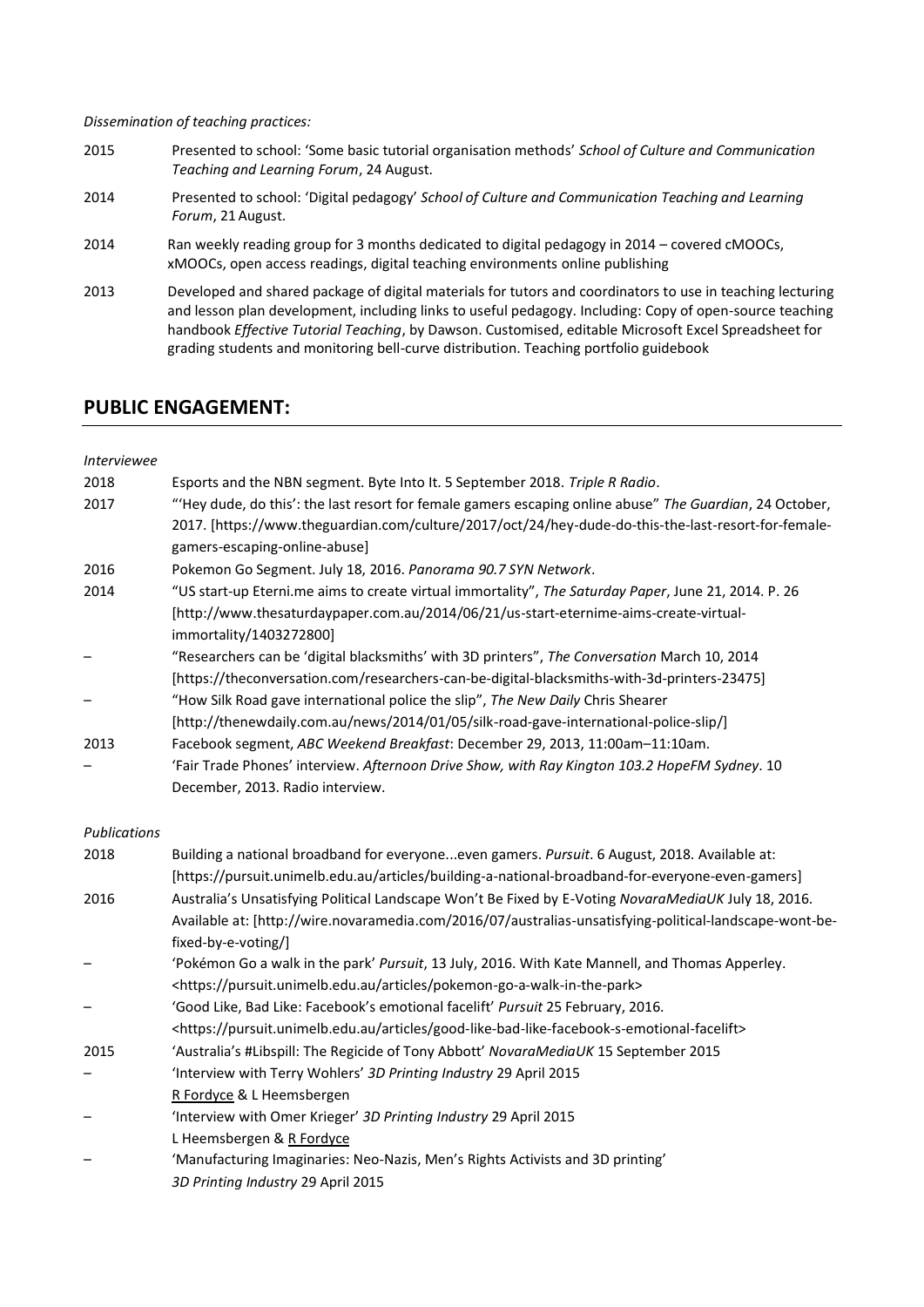|      | 'Business Fish Goes All In: Affect-Images and the Facebook Machine'                                     |
|------|---------------------------------------------------------------------------------------------------------|
|      | The Interdisciplinary Internet Institute 8 May 2015                                                     |
|      | 'Science Fiction Film And The Idea That The Internet Is Actually A Person'                              |
|      | The Interdisciplinary Internet Institute 7 August 2015                                                  |
| 2014 | 'Cyber threats at the G20 (and why they don't pose much of a risk)' The Conversation, November 11 2014, |
|      | R Fordyce & T. Apperley                                                                                 |
|      | 'Facebook emotions can be 'viral' but aren't very contagious' The Conversation,                         |
|      | 3 June 2014, L van Ryn & R Fordyce                                                                      |
|      | 'Snowden and Berners-Lee's campaign for an open internet' The Conversation,                             |
|      | 13 March 2014                                                                                           |
| 2013 | 'Middleclass pipedreams - critiquing Bored to Death' Screenmachine 5. Oct/Nov 2013.                     |
|      | If you don't like Facebook, you can leave – it's easier than you think' The Conversation, 23 December   |
|      | 2013. R Fordyce & L van Ryn                                                                             |
|      | 'Will your next phone be Fair Trade?' The Conversation, 6 December 2013. R Fordyce & L van Ryn          |
|      | 'Sorry NSA, but the Tor network is secure - and it's here to stay' The Conversation,                    |
|      | 7 October 2013. R Fordyce & L van Ryn                                                                   |
|      | 'End of the Silk Road: how did Dread Pirate Roberts get busted?' The Conversation,                      |
|      | 4 October 2013. R Fordyce & L van Ryn                                                                   |
|      | 'Is the Hobbit even a film anymore?' Screenmachine 4. Feb/March 2013.                                   |
| 2012 | 'Textual Promiscuity is not a crime.' Screenmachine 3. Nov/Dec 2012.                                    |

# **PROFESSIONAL ASSOCIATION & CONTRIBUTIONS:**

#### *External Associations*

Oxford Internet Institute Summer Doctoral Programme, alumni. Digital Games Research Association of Australia Association of Internet Researchers International Communication Association. Cultural Studies Association of Australasia. Australia and New Zealand Communications Association Postgraduate Representative, 2013-2016.

# *Internal to University of Melbourne*

School of Culture and Communication Friday Writing Group, convenor 2012-2013, 2016-2017.

Research Higher Degree Supervision training seminars, February 2015.

President of the Culture and Communication Graduate Committee, University of Melbourne 2012. Convenor of the School of Culture and Communication Technology and Culture Reading Group 2012-present. Convenor of the School of Culture and Communication Work in Progress Day, postgraduate student conference, November 2012. (50+ presenters).

Convenor of postgraduate seminar series for the School of Culture and Communication, 2012.

#### *External service*

Advisory role, ANZCA postgraduate conference, 2015, 2016.

Oxford Internet Institute Doctoral, Coordinator for the students' legacy wiki project 2013.

Conference panel chairing for the Cultural Studies Association of Australasia 2012, 2015 Conference

Conference panel chairing for the Australia and New Zealand Communications Association 2014, 2015, 2016 Conference.

Interdisciplinary Internet Institute, contributing member, 2015-present.